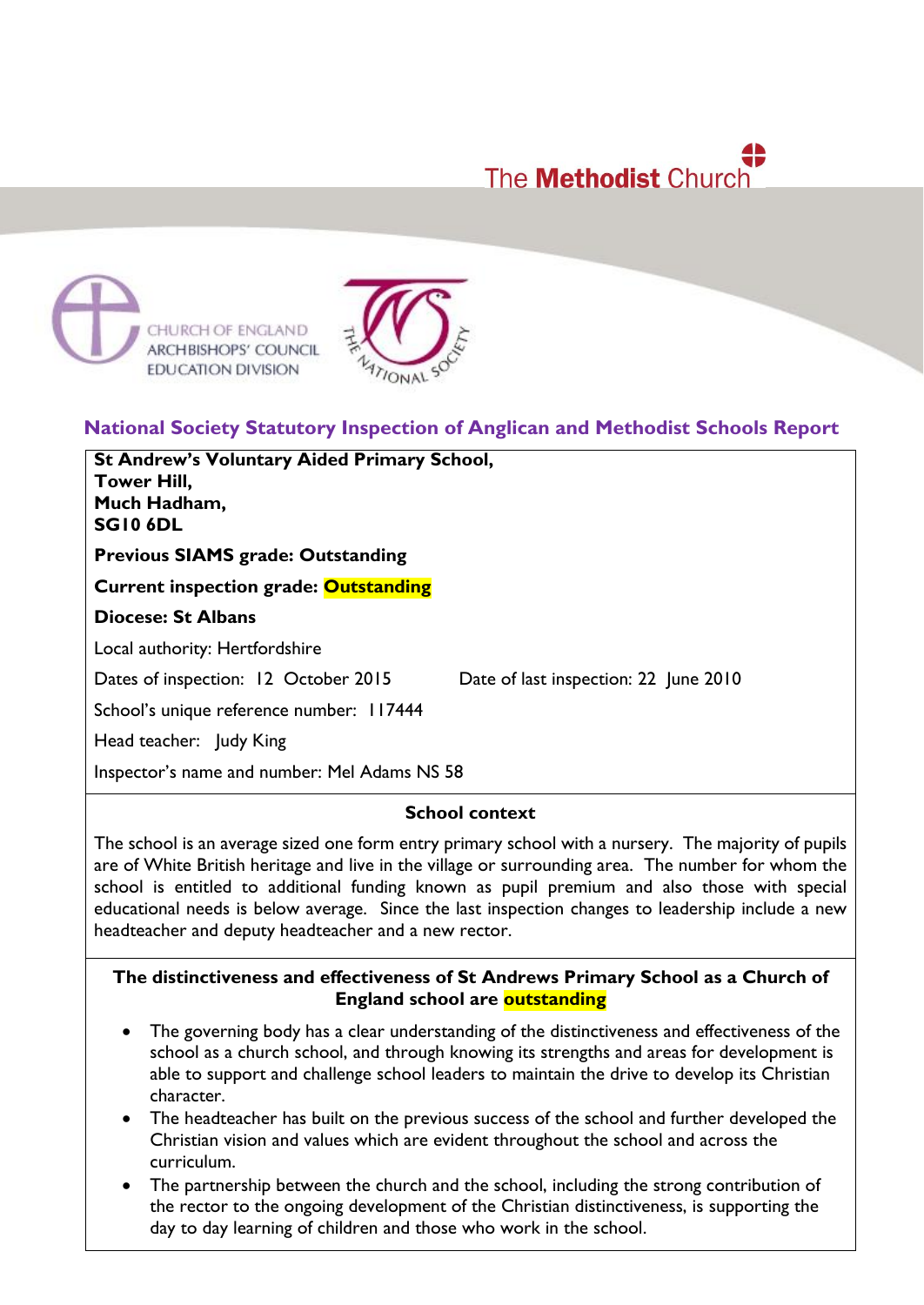# **Areas to improve**

- Develop children's understanding of the Christian Church by exploring its cultural diversity within Britain and throughout the world.
- Deepen children's understanding of different faiths by visiting a variety of places of worship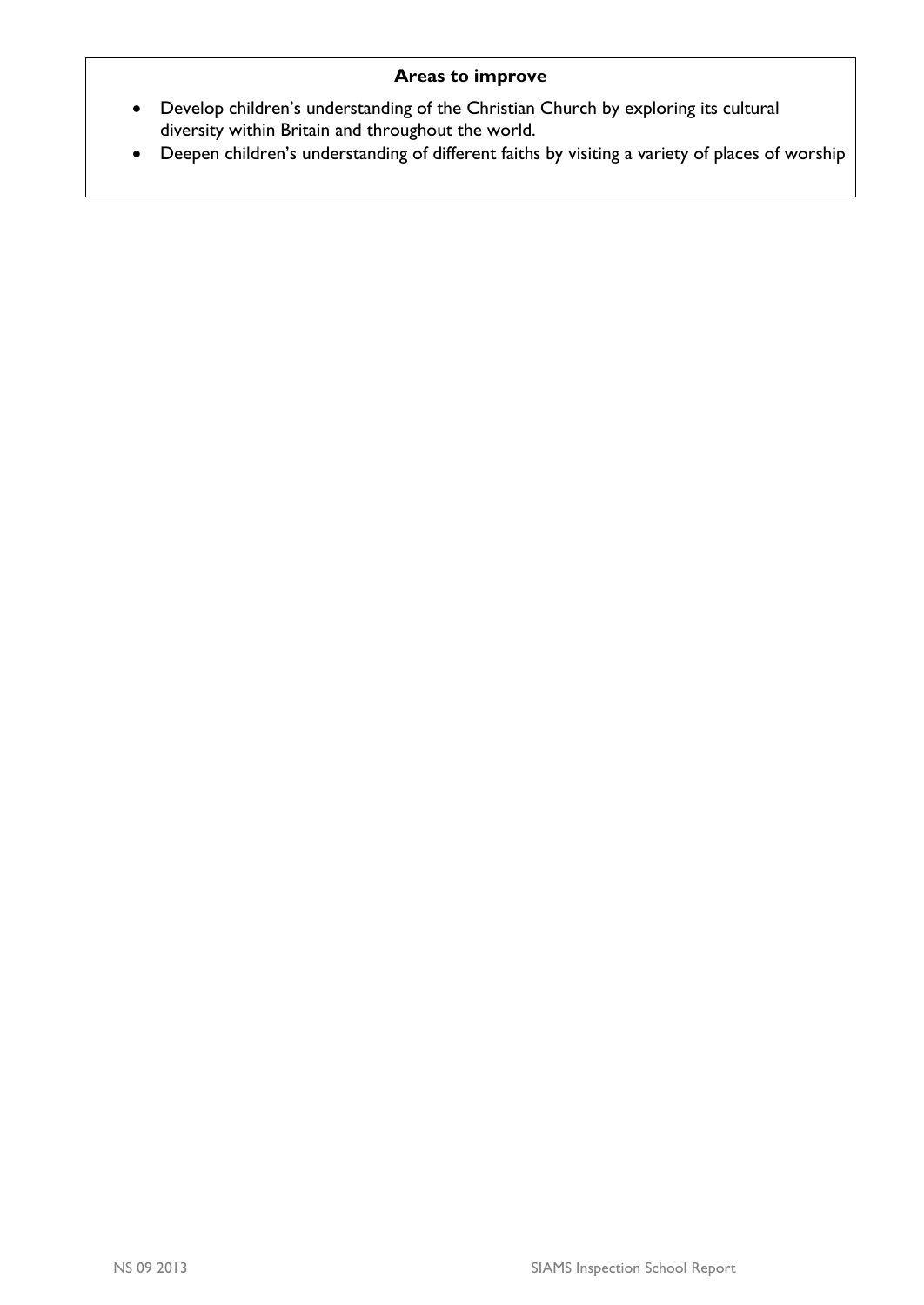# **The school, through its distinctive Christian character, is outstanding at meeting the needs of all learners**

Judged outstanding at the previous inspection, the school has continued to develop its distinctiveness and effectiveness through a deep commitment to the Christian values which are evident in daily worship and throughout the curriculum. Through staff and children actively using these values such as love and forgiveness, relationships at all levels throughout the school result in excellent behaviour. The rector speaks of how Gospel values ensure equality for each child steered by love of God and love of neighbour. These motivate school leaders in setting high expectations for attendance and achievement, both of which continue to be good and there are no exclusions. Parents are greatly appreciative of the impact on their children. One parent described how the understanding of faith 'feeds them'. In a setting which encourages generosity of spirit this was illustrated by a young child who, moved by hearing about the work of a charity, wanted then to donate their pocket money. The school ethos fosters in children an independence and responsibility for their learning and behaviour and as they move through the school children are beginning to discuss and evaluate their understanding of the Christian faith and other faiths. They enjoy their visits to St Andrew's church and express how they would like to visit other places of worship to help them develop understanding of different faiths. They do not yet have a clear understanding of the Christian church being multicultural and world-wide. Children appreciate how collective worship enables them to have personal time for prayer or for some, time to think and reflect. The shared and practised values are described by children as important for day to day living whatever their faith and they also see them as applicable to those of no faith. As a result, spiritual, moral, social and cultural [SMSC] development is strong. Children enjoy learning in RE which challenges their thinking and enriches their religious understanding. One child was able to describe eloquently how their RE lessons enable children to think things through for themselves and make up our own minds.

## **The impact of collective worship on the school community is outstanding**

Daily worship is a dynamic part of the school day, providing a setting in which all members of the school community participate. One governor described how they 'never fail to be affected by the worship and always go away with something'. Children describe how the setting for worship with the cross and candles helps them to reflect on Christian values from the Bible which they see as 'values for life'. The impetus of gathering, engaging, responding and sending is clearly experienced by all those participating. Inclusivity is evident through this, and children describe how worship enables all children to participate and how because of this they respect each other 'whether you are religious or not'. Prayer is a vital ingredient in providing opportunity for spiritual development, giving opportunity to be still, having a sense of God and the awe and wonder of the natural world. They are highly aware of how values such as forgiveness and respect inspired by the Bible stories they hear in collective worship, can be adopted and make a difference in their day to day relationships and support them in their attitudes to learning. Praying in the name of the Father, Son and Holy Spirit, visually supported by lighting 3 candles, gives children a good understanding of the Holy Trinity. The depth of understanding has been demonstrated by children preparing a presentation delivered during collective worship. Through effective planning which includes key aspects of the church calendar and the weekly gospel readings, along with regular visits to St. Andrews church, children have a good understanding of Anglican worship and practice. The rector and headteacher meet regularly to plan worship which they both lead and other members of staff are increasingly leading. The rector is well known in the school and in leading worship uses innovative approaches such as the teddy bear who is a visual reminder of the colours of the church seasons. The school does not have visitors from other churches and denominations. The views of staff and governors through discussions and of parents as demonstrated in a recent survey provide evaluation of the impact of daily worship. One parent commented on their appreciation of the way 'the ethos echoes the moral code we are hoping to instil in our children'. Children of all ages participate well in all aspects of worship, acknowledging with respect the importance of prayer, quietness for thinking, and singing beautifully. A worship team of older children meet regularly with the rector to evaluate, plan and deliver acts of worship, using their own ideas and insights. They were able to describe how what they learn in RE supports their understanding of the Bible and the life and ministry of Jesus.